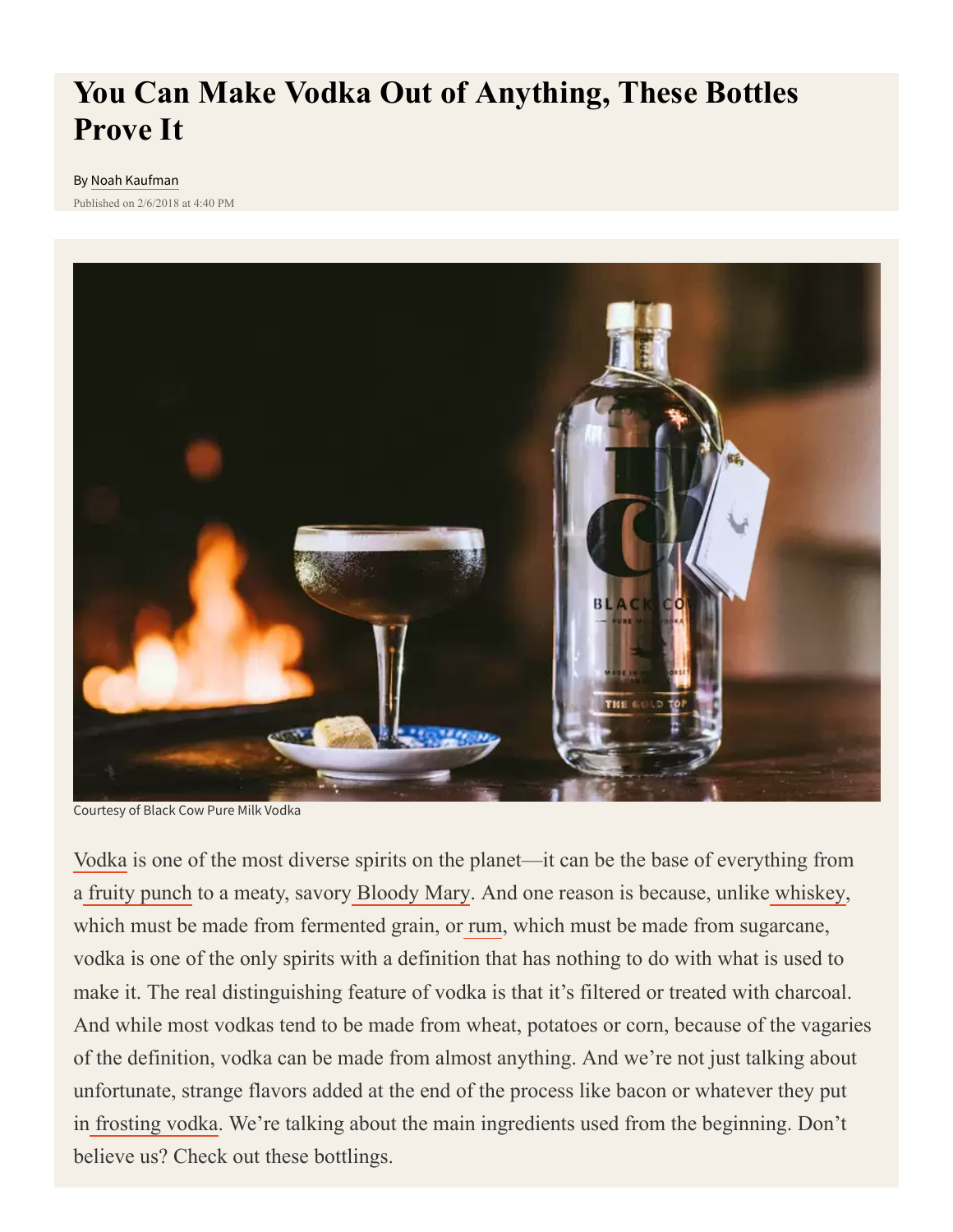### **[Black Cow Vodka](https://www.supercall.com/news/black-cow-pure-milk-vodka-comes-to-the-united-states)**

#### *Main Ingredient: Milk*

The Black Cow Distillery on England's southern coast produces a vodka distilled from 100 percent whole milk. To make it, the distillers separate the curds from the whey of the milk, fermenting the whey into a sort of beer, which they then distill in vodka. The result is a smooth, round spirit. You can actually get some of the creaminess that comes from its base ingredient.

## **[Figenza](http://figenza.com/)**

### *Main Ingredient: Figs*

Even though it's distilled six times, Figenza manages to keep some of its subtle fig flavor if you sip it neat. It's still relatively new, and the bottle looks like something you might find on the table at a sorority mixer, but don't let that fool you: This is no flavored gimmick. It continues a centuries-long tradition out of making spirits from fruit.

# **[Tuthilltown Indigenous Apple Vodka](http://www.tuthilltown.com/tuthilltown-spirits/indigenous-fresh-pressed-apple-vodka/)**

#### *Main Ingredient: Apples*

New York and New England have become hotbeds for the resurgence of hard cider, but people can only drink so much of it. So the Tuthilltown distillery in Gardiner, New York, distills some of the cider into vodka. The distiller is adamant that no flavors of any kind are added to the vodka, so whatever you taste comes straight from the original apples.

## **[Fair Vodka](http://www.fair-drinks.com/)**

#### *Main Ingredient: Quinoa*

It's not just a superfood anymore. South American quinoa is the main ingredient in this vodka from the Fair spirits brand, which is focused on making sustainable beverages. If you're looking for something that is truly neutral, quinoa vodkas might not be for you as they tend to be a little spicier than their wheat or corn cousins.